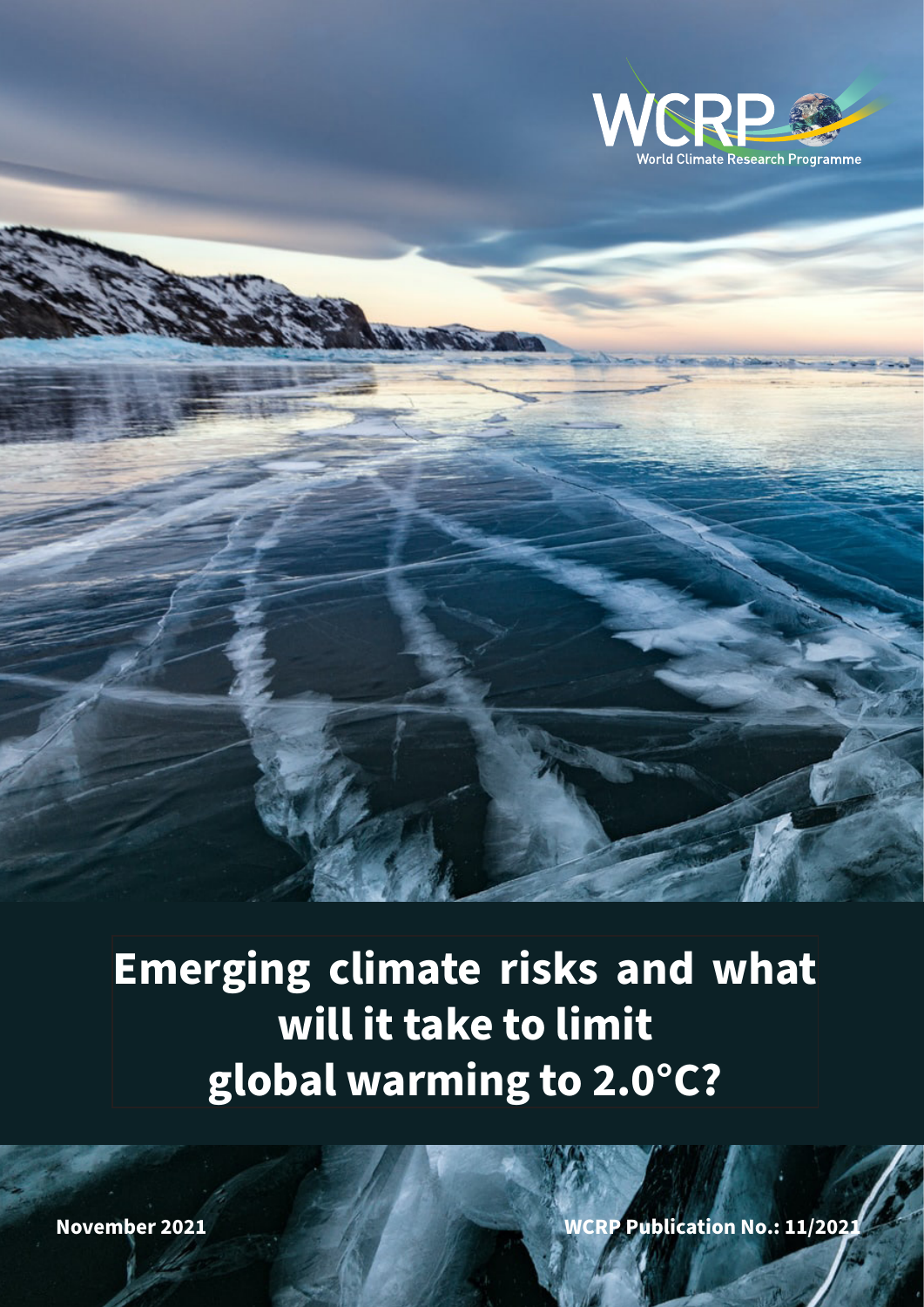# **Bibliographic information**

This report should be cited as:

World Climate Research Programme, 2021. Emerging climate risks and what will it take to limit global warming to 2.0°C? Statement from the 26th Conference of the Parties, Glasgow, 2021.

#### **Contact information**

All enquiries regarding this report should be directed to wcrp@wmo.int or:

World Climate Research Programme c/o World Meteorological Organization 7 bis, Avenue de la Paix Case Postale 2300 CH-1211 Geneva 2 Switzerland

Cover Image: Sergey Pesterev <https://unsplash.com/photos/r6FU8zqrgdM>

#### **Copyright notice**

This statement is published by the World Climate Research Programme (WCRP) under a Creative Commons Attribution 3.0 IGO License (CC BY 3.0 IGO, www.creativecommons.org/licenses/by/3.0/ igo) and thereunder made available for reuse for any purpose, subject to the license's terms, including proper attribution.

WCRP is co-sponsored by the World Meteorological Organization (WMO), the Intergovernmental Oceanographic Commission (IOC) of UNESCO and the International Science Council (ISC), see www.wmo.int , www.ioc-unesco.org and council.science.

Please see our disclaimer: [www.wcrp-climate.org/cr-publications/wcrp-disclaimer](https://www.wcrp-climate.org/cr-publications/wcrp-disclaimer)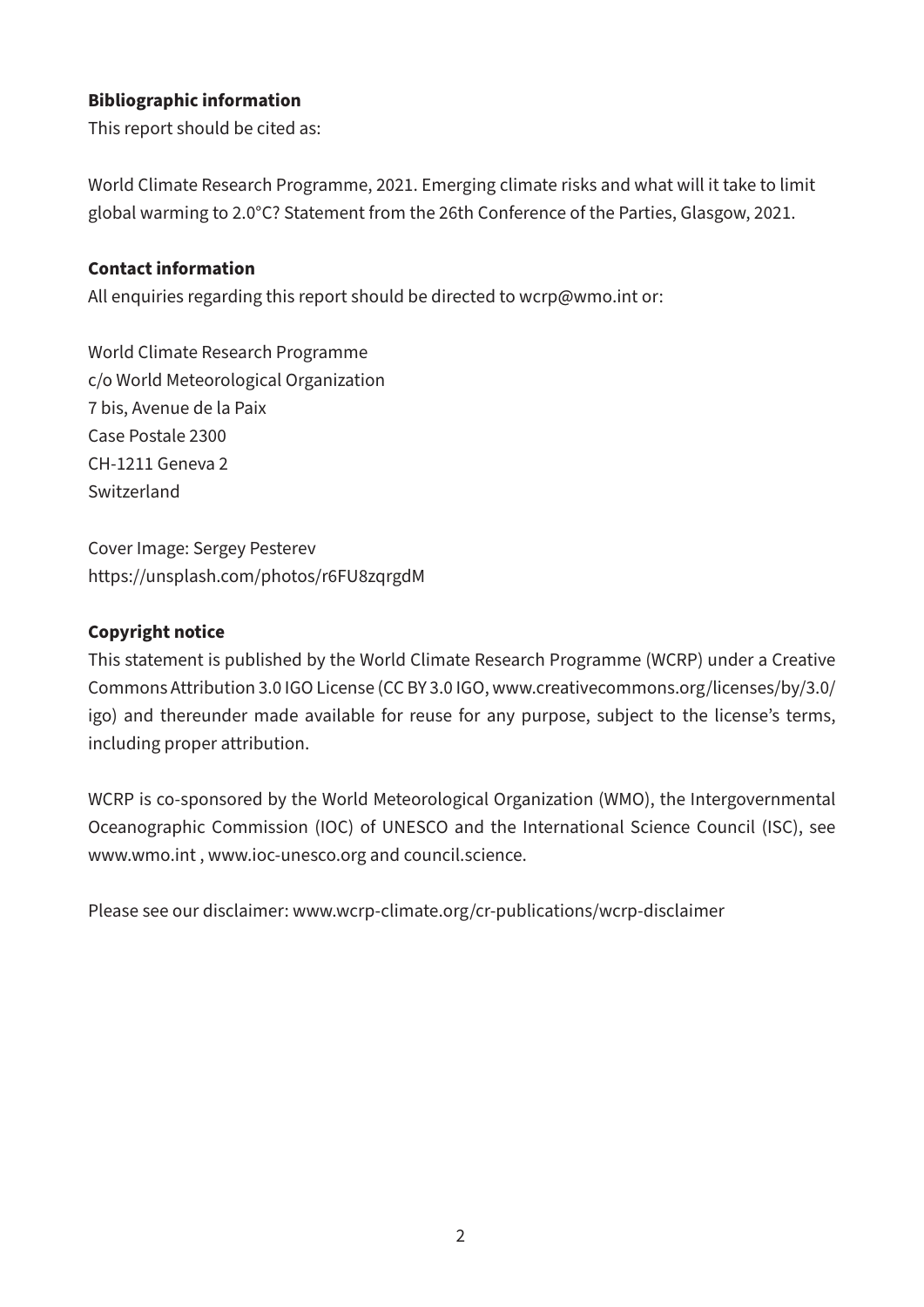## **Background to the statement**

This statement is a summary of the presentations and discussions at the 26th Conference of the Parties (COP26) joint session on "Emerging climate risks and what will it take to limit global warming to 2.0°C?", hosted by the World Climate Research Programme (WCRP), the Intergovernmental Panel on Climate Change (IPCC) and Future Earth. This session discussed the risks and consequences of breaching 1.5°C warming and possible transformation pathways that can guide decision-makers and stakeholders.

# **Speakers/Contributors:**

- Helen Cleugh (Vice-Chair, WCRP Joint Scientific Committee)
- Greg Flato (Vice-Chair, Working Group I, IPCC)
- Sabine Fuss (Lead author, IPCC Special Report on 1.5°C)
- Peter Gluckman (President, International Science Council)
- Gabi Hegerl (Co-Chair, WCRP 'Safe Landing Climates' Lighthouse Activity)
- Bruce Hewitson (Co-Chair, WCRP 'Regional Information for Society' Core Project Interim Coordination Group)
- Valerie Masson-Delmotte (Co-Chair, Working Group I, IPCC)
- Johan Rockström (Co-Chair, Advisory Committee, Future Earth)
- Regina Rodrigues (Co-Chair, WCRP 'My Climate Risk' Lighthouse Activity)
- Detlef Stammer (Chair, WCRP Joint Scientific Committee)
- Panmao Zhai (Co-Chair, Working Group I, IPCC)

Link to the video recording of the session: [www.wcrp-climate.org/cop26-2021](http://www.wcrp-climate.org/cop26-2021)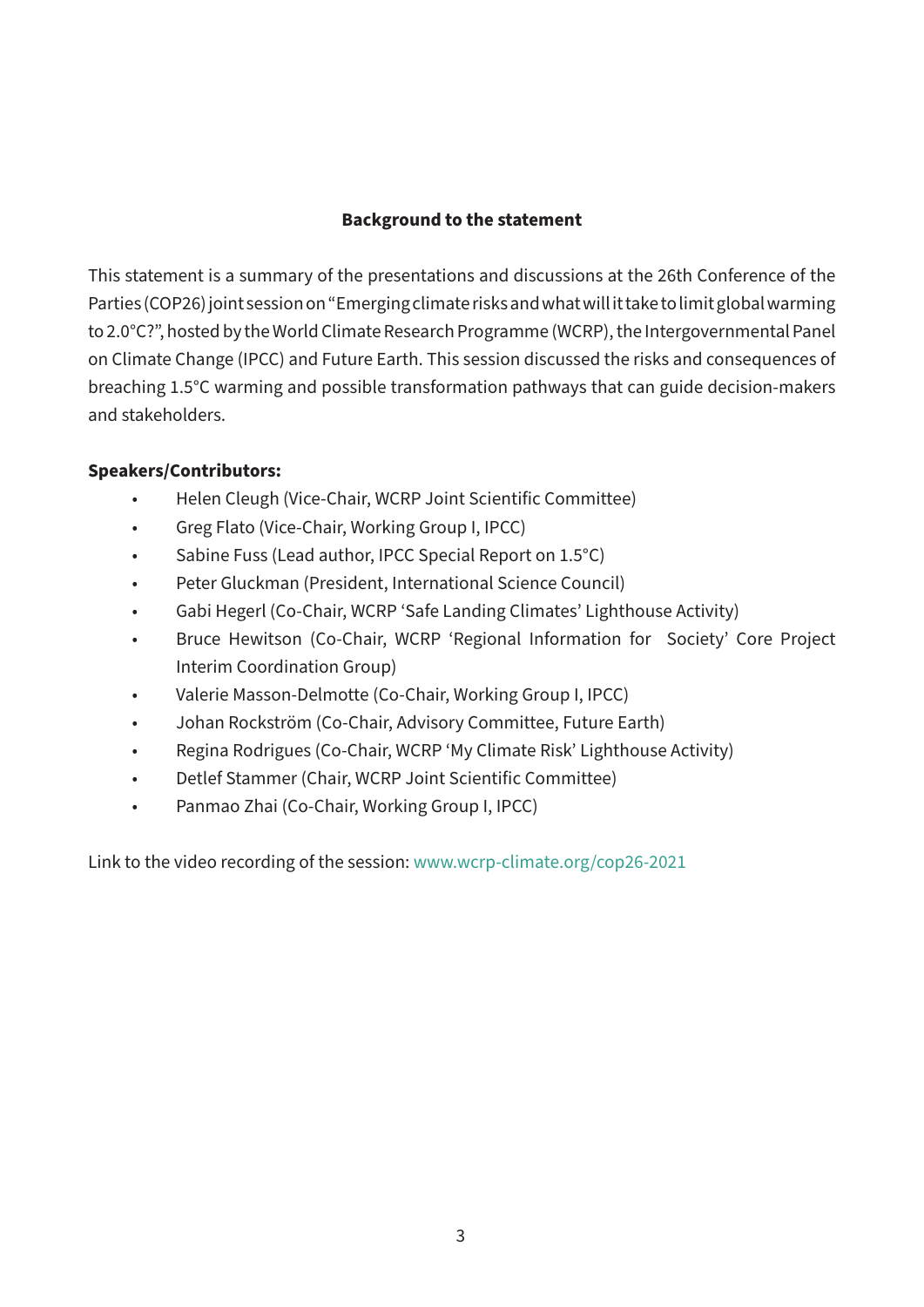# **Emerging climate risks and what will it take to limit global warming to 2.0°C?**

A joint session was hosted by WCRP, IPCC and Future Earth at the 26th Conference of the Parties (COP26) to discuss risks and consequences of breaching 1.5°C warming, and possible transformation pathways that can guide decision makers and stakeholders. All speakers were asked to identify up to five priority actions and/or challenges for our research community regarding the transition to a low carbon society and limiting warming to well below 2°C. This is a summary of these science challenges, science gaps, and some of the actions needed.

#### **1. Overview**

Anthropogenic climate change brings many significant challenges and risks that affect almost all aspects of life on Earth. Droughts, heavy rain and flooding, heatwaves, extreme fire weather and coastal inundation are already increasing in frequency and intensity. The scale of these climate changes and the resulting risks and impacts grow with every additional increment of warming, affecting millions of people around the world, especially the poorest with risks to food and water security; ecosystem health and biodiversity that threaten several of the Sustainable Development Goals (SDGs).

To reduce such threats, the COP21 Paris Agreement aimed to limit global warming to well below 2oC above pre-industrial temperatures and to pursue efforts to limit warming to 1.5°C. Given the cumulative effect of CO<sub>2</sub> emissions on global warming, and the small remaining carbon budget, this requires a dramatic reduction of emissions of all anthropogenic climate forcers, especially fossil CO $_{\textrm{\tiny{2}}}$ , over the next decade. Eventually, net zero greenhouse gas emissions by 2050 are needed to reach this goal.

#### **2. Key Scientific Challenges**

# **2.1 Improved process understanding of the entire Earth system – across all scales and including human (social) systems and climate risks**

- **• Research to increase our understanding of rare compound events that have a low likelihood of occurrence but potentially devastating effects (at the global scale).** Observations, process studies and fit-for-purpose models are all needed to understand and simulate rare, extreme events (such as dangerous heat thresholds affecting multiple regions critical for global food markets); successions of events; and the effect of the interplay between internal variability and natural climate drivers.
- **Improved capability to assess climate risk.** To better quantify risks from lowprobability, high-impact events; severe compound hazards and large-scale extreme events; and tipping points, such as large-scale carbon release due to forest dieback or permafrost abrupt thaw, ice shelf/sheet collapse, regime shifts and biome collapse,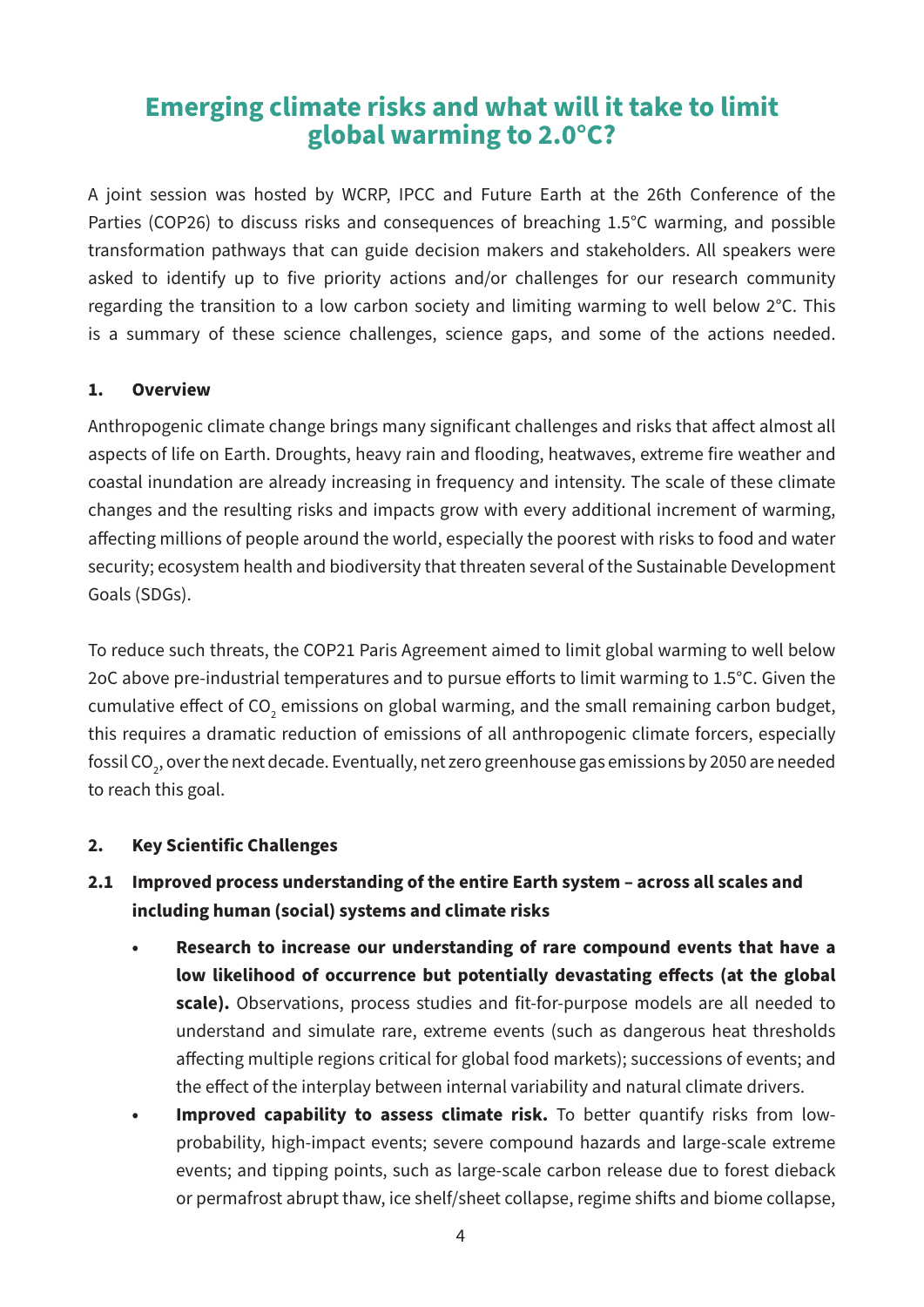all will require better integration of interactions, feedbacks and resilience in our Earth System models, encompassing the dynamics of the system components viz oceans, land, atmosphere, biosphere and cryosphere, as well as human systems.

- **• Accelerate progress in Antarctic climate science**: especially related to Antarctic sea ice and ice shelves, given uncertainties about their stability under a changing climate and the implications for sea level rise.
- **• Better understanding of social systems**: to accelerate progress across sectors/ geographies/cultures.

# **2.2 Improved information about the climate and Earth System**

- **• Improving regional to local climate change information**: through better observations and modelling of all relevant processes, and their interactions, on time scales from weather to millennia, and by challenging models with paleoclimate and observed data.
- **• Improving the quality and use of climate projections to inform climate risk assessments**: to identify pathways to safe and just planetary guardianship of a stable and resilient Earth system for human development and to address societally relevant questions such as (these are some of the science objectives of WCRP's new Safe Landing Climates Lighthouse Activity):
- What **emission pathways preserve habitability and food security**; what are the **adaptation limits**?
- What are the **climate implications of carbon dioxide removal** while maintaining food and water supply, preserving biodiversity?
- What **risks arise from the long-term redistribution of water** due to climate change and direct human activity in land-based natural systems/reservoirs (including glaciers and tropical rainforests)?
- What are the **implications for regions of an intensified water cycle, and increased variability**, leading for example to sequences of very wet and then very dry periods?
- How do we **preserve habitable coasts**, what rate and magnitude of **sea level rise** is acceptable given its irreversibility?
- Better quantifying risks of **low-probability high-impact events** (as also described in 2.1).

#### **2.3 Building and strengthening bridges**

**• Between the climate and ecosystem / biodiversity research communities**: to better understand the effects of a changing climate and local pressures on ecosystems and their ability to store carbon, and to optimize co-benefits. This is related to the potential reduced efficacy of carbon sinks for a >2°C world, the potential and limits of naturebased solutions, and concerns about processes that are currently only partly included in climate models (such as forest dieback, fire, abrupt permafrost thaw, microbes in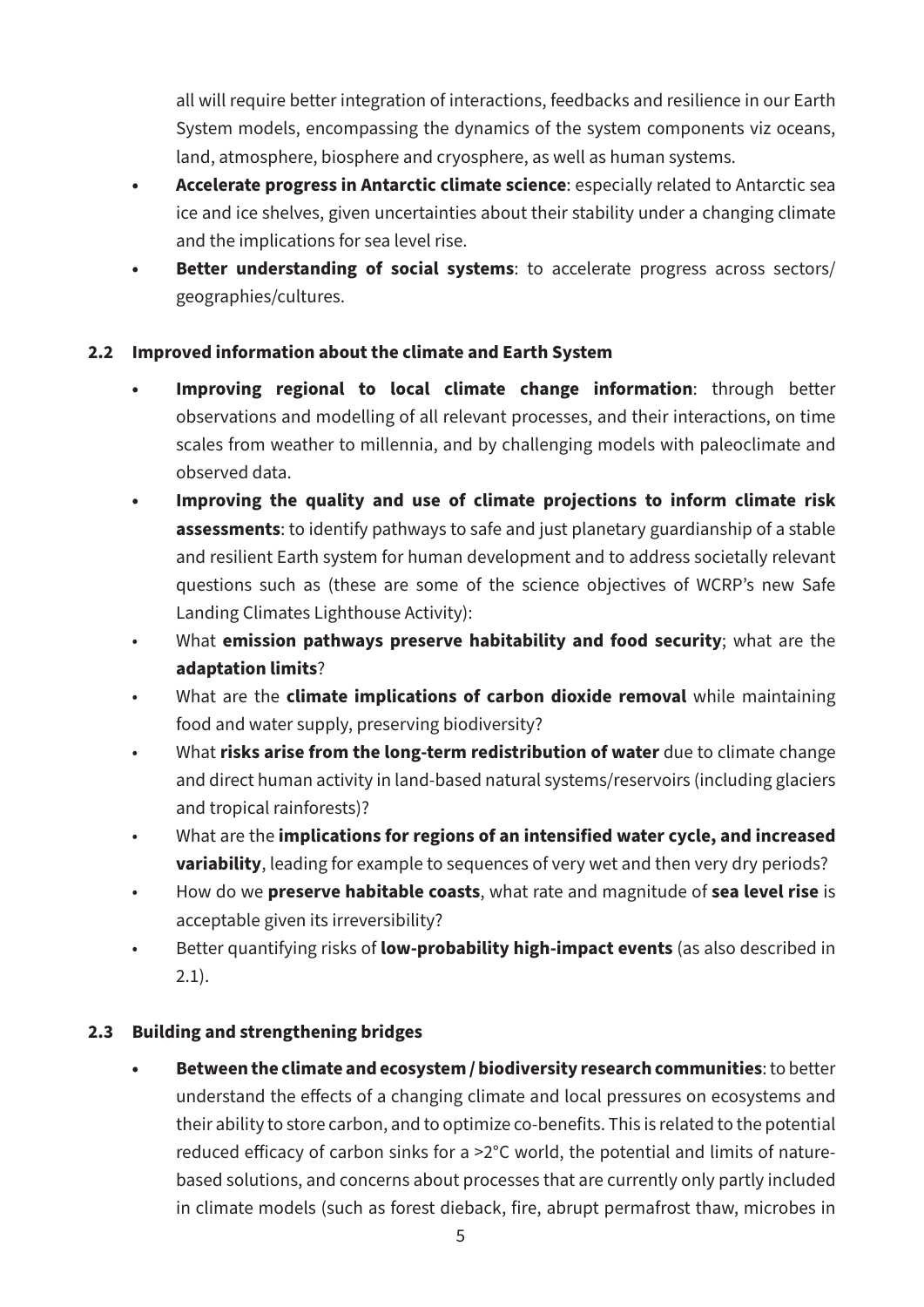soils and in the ocean, etc.).

- **• Between the "top-down" (global) production of climate information and the "bottom-up", local-scale decision contex**t: to better guide the adaptation needed to minimize the vulnerabilities of societies, by reducing their exposure and sensitivity to climate hazards, and enhance the capacity of communities to actively adapt to evolving climate risk. This is a focus of WCRP's new My Climate Risk Lighthouse Activity.
- **• Between scientists, stakeholders and decision makers**: to achieve joint and complementary approaches to climate mitigation and adaptation, underpinned by robust climate change science and information, that have co-benefits (such as benefits to air quality that result from reduced methane emissions). Mitigation requires globally coordinated, government policies, while the decision-context for adaptation requires a much more local-scale approach.
- **• Between the science community and local communities**: to develop a more efficient bottom-up approach that will consider the local complexity (reality) while presenting simple solutions (simplicity) that empower local communities to make sense of their own situation (empowerment).

#### **3. Risk has a scale: what science is needed to support actions at the decision-scale?**

There is ample robust climate information at the global and regional scale but weak actions. Yet, at the local scales where impacts are experienced, there is generally a willingness to act even if robust climate information is limited. Tensions therefore arise between where resource decisions are made and where the impacts occur.

Several of the priority actions to address this and ensure that climate science is effective in enabling policies and decisions to manage local-scale climate risk and reduce its impacts on vulnerable communities and regions around the world, are within the scope of WCRP's Regional Information for Society Core Project and My Climate Risk Lighthouse Activity. They include:

- Address critical gaps in **observing network capacity, access to the historical data, and event attribution studies for key high impact events** for many of the most vulnerable regions.
- Better integrate the **decision-making context, stakeholders' values and ethics, and non-climate stressors** into the research design, information construction, and communication to the policy and decision makers.
- Invest in **capacity development in regions of high vulnerability** to develop locally informed, decision-relevant climate information. Weak scientific capacity creates an intellectual dependency on others, with a resulting poor alignment between climate information and the decision context.
- **• Assess the effectiveness of adaptation responses** to ensure that the outcomes are demonstrated.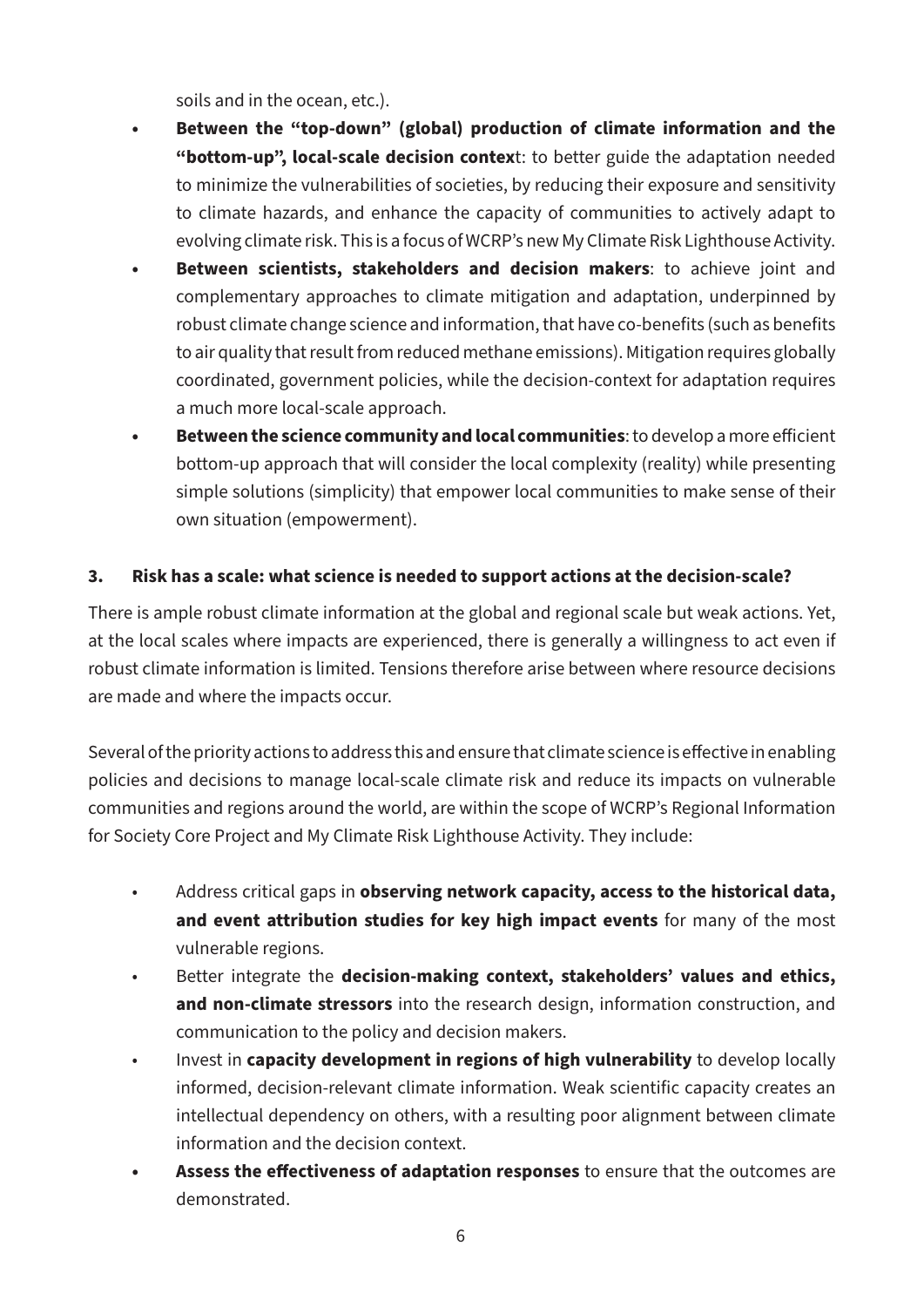- **• Reconcile the contradictions that arise due to method-dependency** (i.e. different methods to produce climate information) and urgently **evolve the communication modalities and practice**. The diversity of information sources and results confounds the message and weakens decisions.
- Better resource **transdisciplinary science and real intellectual partnerships**, between and within regions, to address the lack of context-relevant information.

# **4. What is needed to accelerate progress and action?**

- **• A better understanding of how collective decisions are made and how risk analyses are perceived.** Despite the strong voices of the science and activist communities over the last three decades, the political responses remain impervious with solutions largely relying on deferred actions or new technologies. Greater account of the psychologies that impede hearing warnings until it is too late is needed. This applies to both climate adaptation and mitigation.
- **• Citizens and countries will need to define, design, and implement major changes in the way they live their lives.** Can the social sciences help to understand and address why policy makers and citizens alike see the problem as conceptual, with solutions lying elsewhere or in future technologies? Can they help to build the understanding and acceptance that trade-offs in complex systems affect different stakeholders in different ways?
- **• Address the issue of social license** so that society can realise the benefits of existing technological solutions, without the necessary trade-offs required preventing these partial solutions being implemented.
- **• Are changes in our multilateral governance system needed?** Some evidence that it may not be is that at the very time that the world needs an effective multilateral system we face emerging nationalism. Nations must see that it is in their enlightened self-interest to work together.
- **• Science itself must change.** Climate science has quantified and diagnosed anthropogenic climate change; simulated future scenarios so that society and decisionmakers clearly understand plausible climate futures; and advanced the science of adaptation and mitigation. The International Science Council's science communities, including Future Earth and WCRP, are all making critical contributions, but physical science and technology alone do not solve the problem. We need social scientists, decision scientists, political scientists, ethicists, economists, and practitioners (e.g. engineers), well as strengthened bridges to link them as highlighted in section 2.3 above.

#### **5. The path to net zero – science and technology needs**

To reduce climate risk and comply with the ambitious goals agreed to under the 2015 Paris Agreement, CO<sub>2</sub> emissions must fall to net zero by mid-century; yet the world is very slow in getting